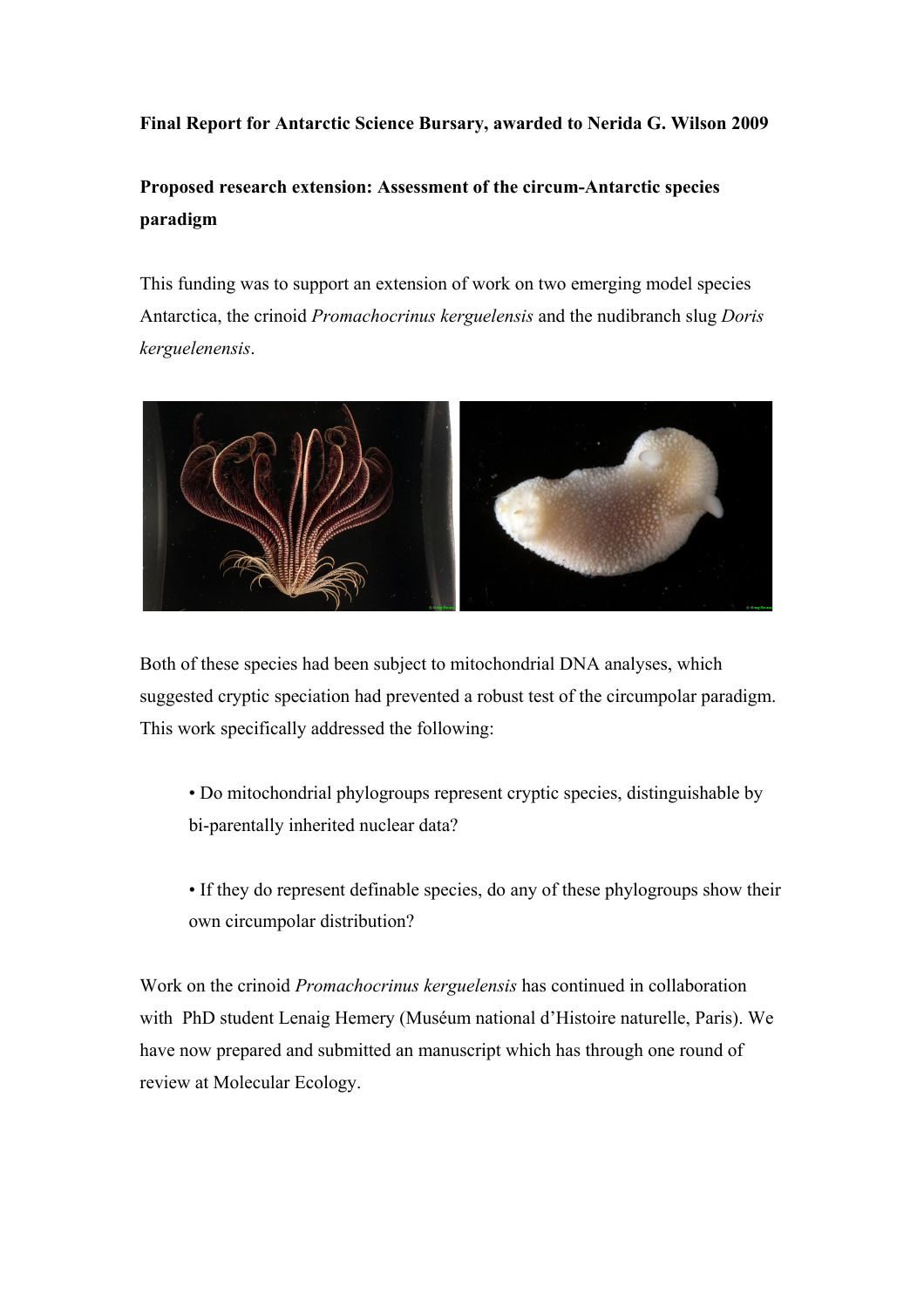## **Comprehensive sampling reveals circumpolarity, sympatry and widespread dispersal in the Southern Ocean** *Promachocrinus "kerguelensis"* **species complex (Echinodermata, Crinoidea)**

Abstract: Sampling at appropriate spatial scales in the Southern Ocean is logistically challenging, and may unduly influence estimates of diversity by missing intermediate representatives. With the assistance of sampling efforts especially influenced by the International Polar Year 2007-2008, we gathered nearly 1500 specimens of the crinoid species *Promachocrinus kerguelensis* from around Antarctica. We used phylogeographic and phylogenetic tools to assess its genetic diversity, demographic history and evolutionary relationships. Six putative clades of cryptic species identified in an earlier study are corroborated here, with the addition of one new clade. All clades recognised herein are circumpolar, sympatric, and not bathymetrically structured, even in areas of overlap. None of the clades appear to be diagnosable by macro-morphological traits (colour, pattern, arm number) so they are considered to be truly cryptic species, and likely represent one of Antarctica's first examples of a marine invertebrate species flock. Genetic diversity indices vary dramatically within clades, and within populations, suggesting multiple Antarctic shelf refugia. The phylogeny of *Promachocrinus* clades reveals that the two principal trends of demographic history are consistent within lineages: A, B, C and D represent a monophyletic group and show high genetic diversity, whereas the lineage containing E1, E2 and F seem to have undergone strong demographic events. The inferences of gene flow also vary among the cryptic species, showing discordant spatial patterns. In particular, clade A is the only one found in the Sub-Antarctic region, although without evident connectivity between Bouvet and Kerguelen populations. The Scotia Arc region shows high levels of connectivity between populations in most of the clades. Barriers to gene flow are evident in East Antarctica, and appear to affect both brooding and broadcast spawning organisms.

Work on the sea slug *Doris kerguelenensis* is continuing in collaboration with Bill Baker (University of South Florida). To date we have developed a single copy nuclear DNA marker that appears to be evolving fast enough to inform on a phylogeographic scale. We have generated this new data from more than 100 animals and are looking at linking this data with secondary metabolite data. This manuscript is in preparation, and we hope it will be submitted in 2012.